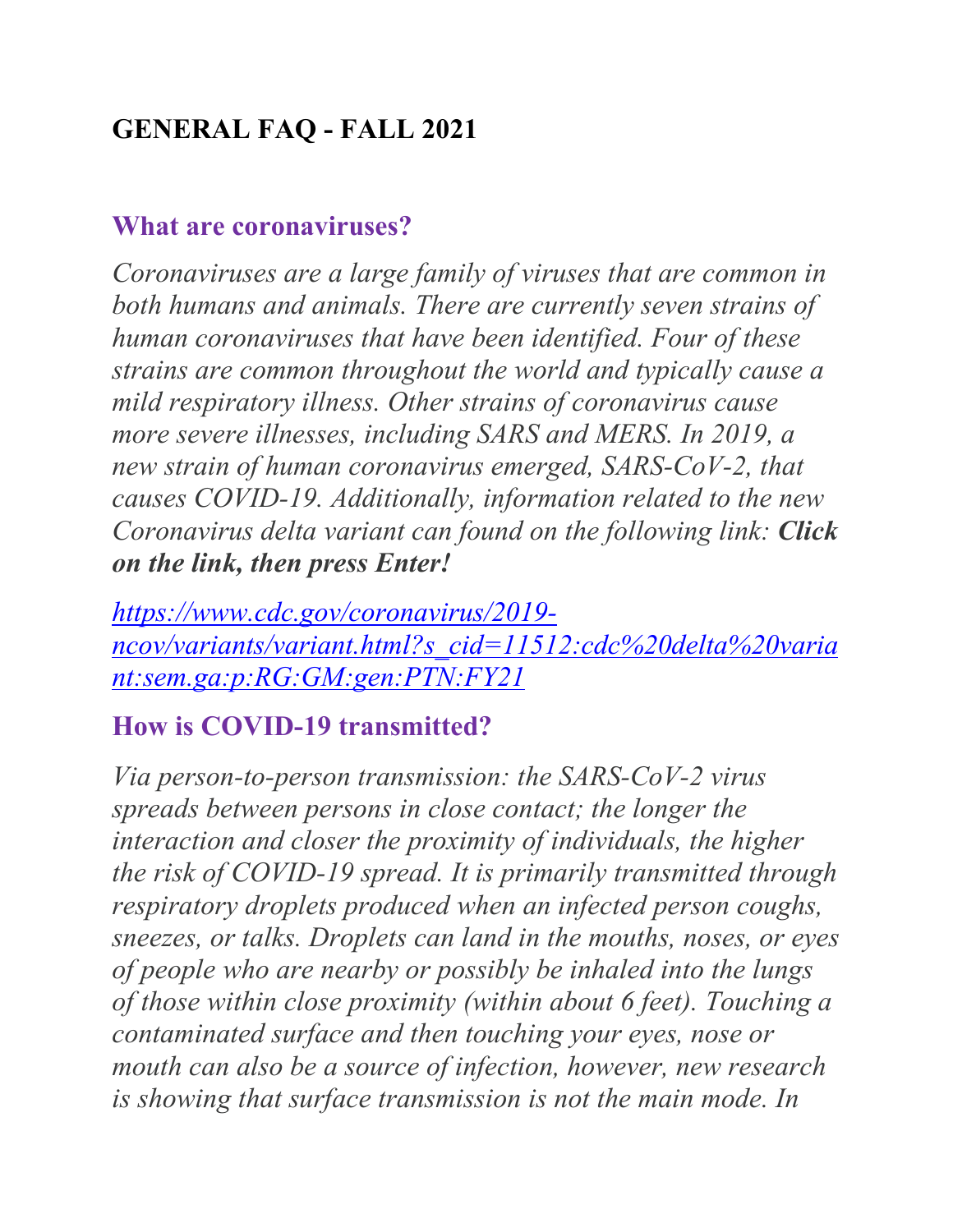*general, the more closely a person interacts with others and the longer that interaction, the higher the risk of COVID-19 spread. COVID-19 can be aerosolized during respiratory treatments with a nebulizer and by certain invasive procedures such as bronchoscopy or intubation. Aerosolizing procedures lead to airborne transmission of the virus and require higher levels of respiratory protection.*

# **What is the incubation period for COVID-19?**

*The mean incubation period (time from exposure to the onset of symptoms) is estimated at 4 days, with a median of 5.1 days (95% CI 4.5-5.8 days). About 98% of infected persons develop symptoms within 12 days. Data for human infection with other coronaviruses (e.g., MERS-CoV, SARS-CoV) suggest that the incubation period may range from 2-14 days. [CDC, Annals Int Med]*

### **Who is at risk for COVID-19?**

*Anyone who has not been previously infected by COVID-19 is at risk of infection. Current groups considered to be at an elevated risk of exposure include:*

- *People in places where ongoing community spread of the virus that causes COVID-19 has been reported, with the level of risk dependent on the location. Parish/county level incidence rates can be found at [Key Metrics for COVID](https://globalepidemics.org/key-metrics-for-covid-suppression/)  [Suppression](https://globalepidemics.org/key-metrics-for-covid-suppression/)*.
- *Health care workers caring for patients with COVID-19.*
- *Close contacts of persons with COVID-19.*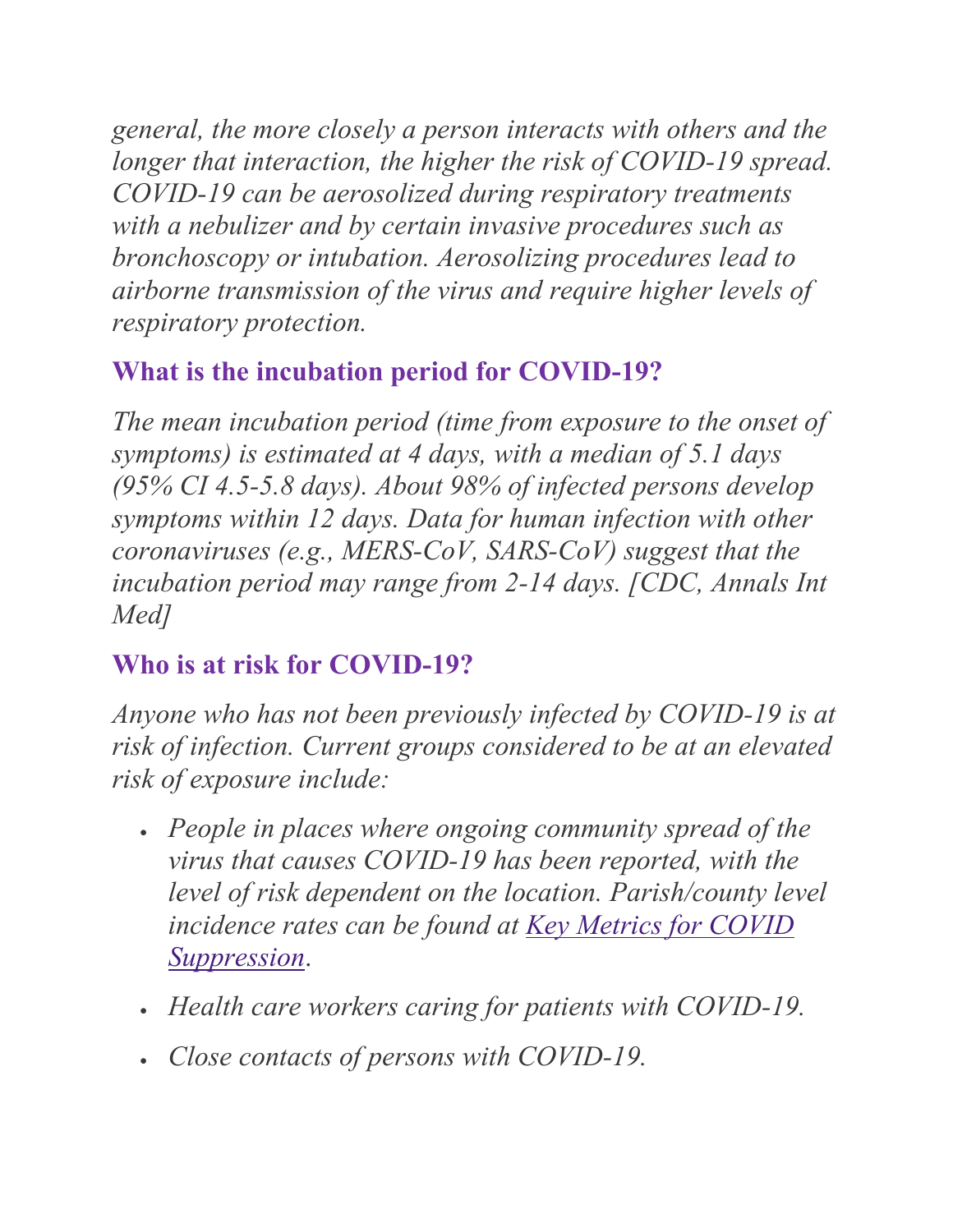• *Travelers returning from affected locations where community spread is occurring, with the level of risk dependent on where they traveled.*

*Risk factors for developing severe illness may include, but are not limited to, older age, people who live in a nursing home or long-term care facility, individuals of any age with underlying chronic medical conditions such as lung disease, moderate or severe asthma, cancer, heart failure, cardiovascular disease, renal disease, liver disease, diabetes, immunocompromising conditions, and pregnancy. Individuals with a BMI greater than or equal to 40 also seem to be at increased risk of developing severe illness. While older age is a risk factor, COVID-19 does not discriminate solely on the basis of age.*

### **What are the symptoms of COVID-19?**

*Reported illnesses have ranged from very mild (including some with no reported symptoms) to severe, including illness resulting in death. The most commonly reported symptoms include fever (77–98%), cough (46%–82%), myalgia or fatigue (11–52%), and shortness of breath (3-31%) at illness onset. Other less commonly reported respiratory symptoms include sore throat, headache, cough with sputum production and/or hemoptysis. Some patients have experienced gastrointestinal symptoms such as diarrhea and nausea prior to developing fever and lower respiratory tract signs and symptoms. The complete clinical picture with regard to COVID-19 is not fully known. [CDC]*

### **Are asymptomatic persons infectious?**

*Probably. Recent evidence of transmission by mildly symptomatic and asymptomatic persons suggest that the time*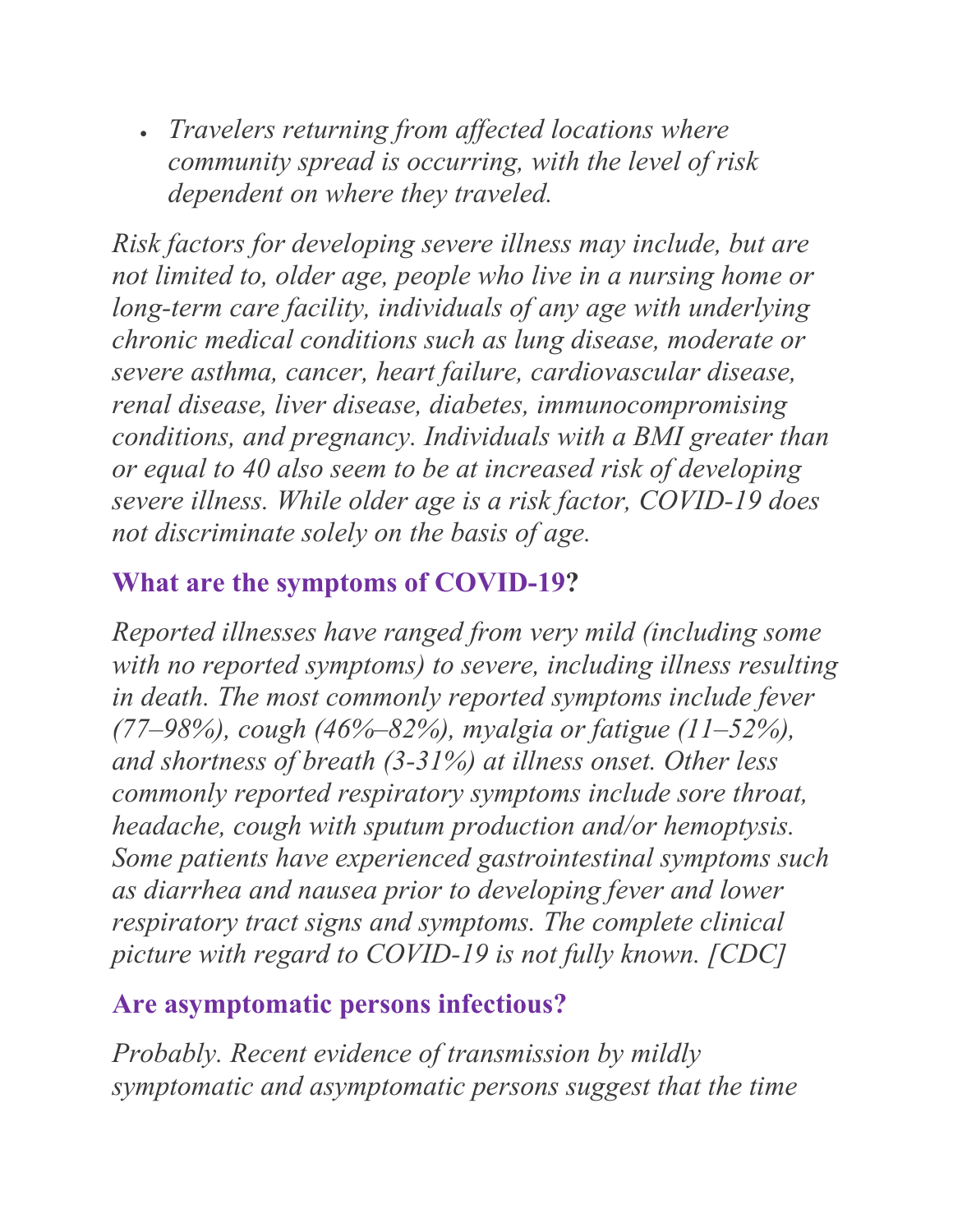*from exposure to onset of infectiousness (latent period) may be shorter than the incubation period. Infected persons likely shed virus in their respiratory secretions prior to developing or recognizing symptoms. This has important implications for transmission dynamics, but the contribution to overall spread is yet to be determined.*

### **How long are people infectious with COVID-19?**

*Most likely from 24-48 hours prior to the onset of symptoms, to at least 10 days after symptom onset. Some people will continue to shed virus after this time however. Isolation is recommended to continue for a minimum of 10 days after the onset of symptoms. For those who test positive for COVID-19 but never develop symptoms, isolation is recommended for 10 days after positive test. See CDC Guidance for home isolation without testing.*

### **What is the treatment for COVID-19?**

*Covid-19 vaccines are effective at helping protect against severe diseases and death from variants of the virus. In addition, covid-19 vaccines are safe and effective and diminish the risk of people spreading the virus. For instance, studies have shown that Covid-19 vaccines are effective in keeping persons from getting Covid-19***.**

### **What is self-monitoring?**

*Persons with an elevated risk of exposure to COVID-19 or known exposure to a person with confirmed COVID-19 infection may be asked to "self-monitor" for symptoms. This means they should measure (and record) their temperature twice daily and watch for fever, cough, or trouble breathing. In the event these*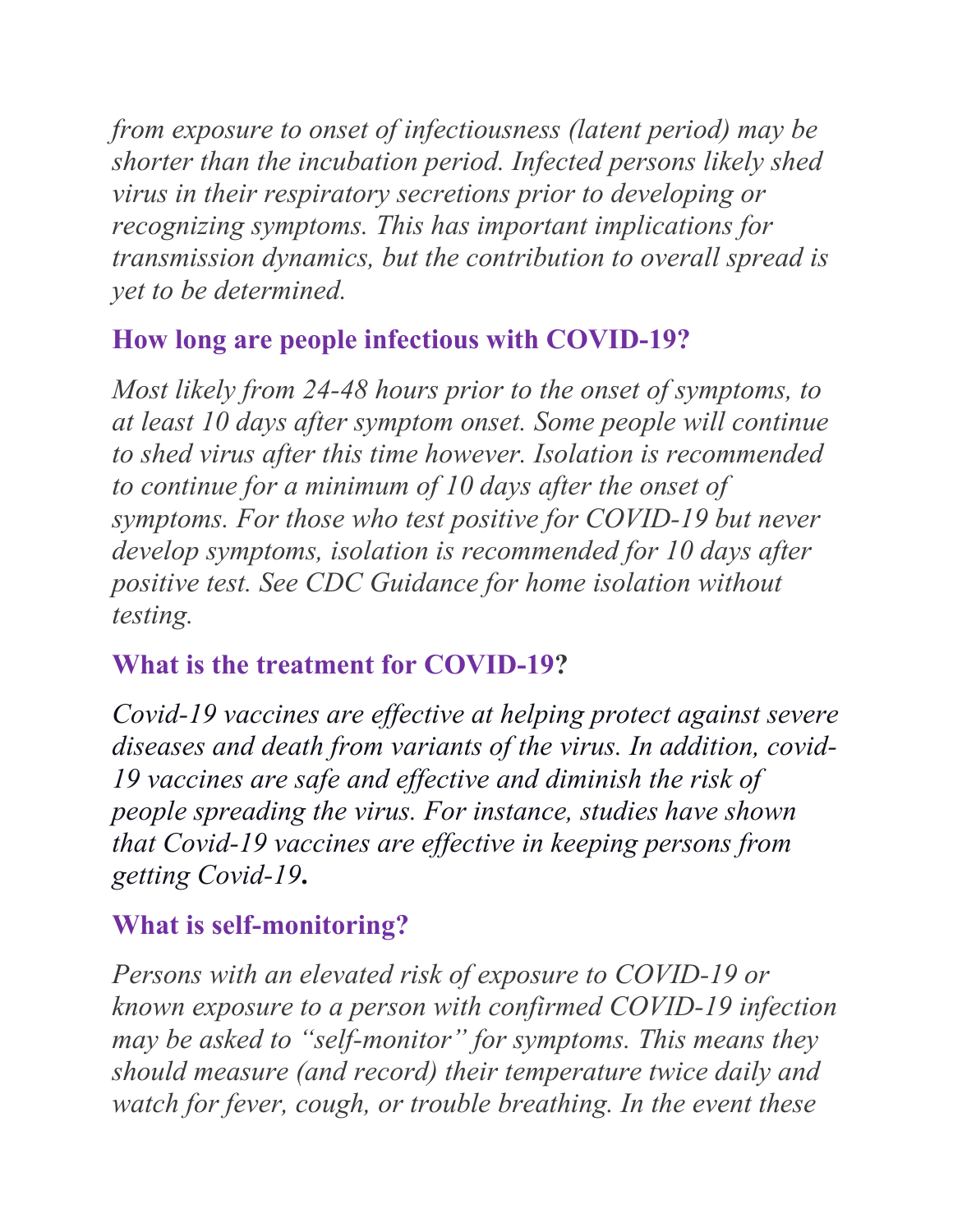*symptoms develop, or they have a fever greater than 100.4°F, they should contact a health care provider.*

#### **What about contacts of contacts?**

*Persons who are contacts of exposed but asymptomatic persons are not considered to be at increased risk, and no special guidance applies. For example, the roommate of an exposed person who is in self-quarantine is not restricted in their activities. For more information, consult the CDC COVID-19 website for the definition of what constitutes an exposure.*

### **I think I have been in the same place as someone with COVID-19. What is my risk?**

*The CDC assigns various levels of risk of exposure to coronavirus. Use this guidance to discern your likelihood of exposure:*

- *high: living in the same household as, being an intimate partner of, or providing care in a nonhealthcare setting (such as a home) for a person with symptomatic laboratory-confirmed COVID-19 infection (without using recommended precautions)*
- *medium: close contact with a person with symptomatic laboratory-confirmed COVID-19; on an aircraft, seated within 6 feet of a traveler with laboratory-confirmed COVID-19; living in the same household as, being an intimate partner of, or caring for a person in a nonhealthcare setting with symptomatic laboratoryconfirmed COVID-19 infection (while using recommended precautions)*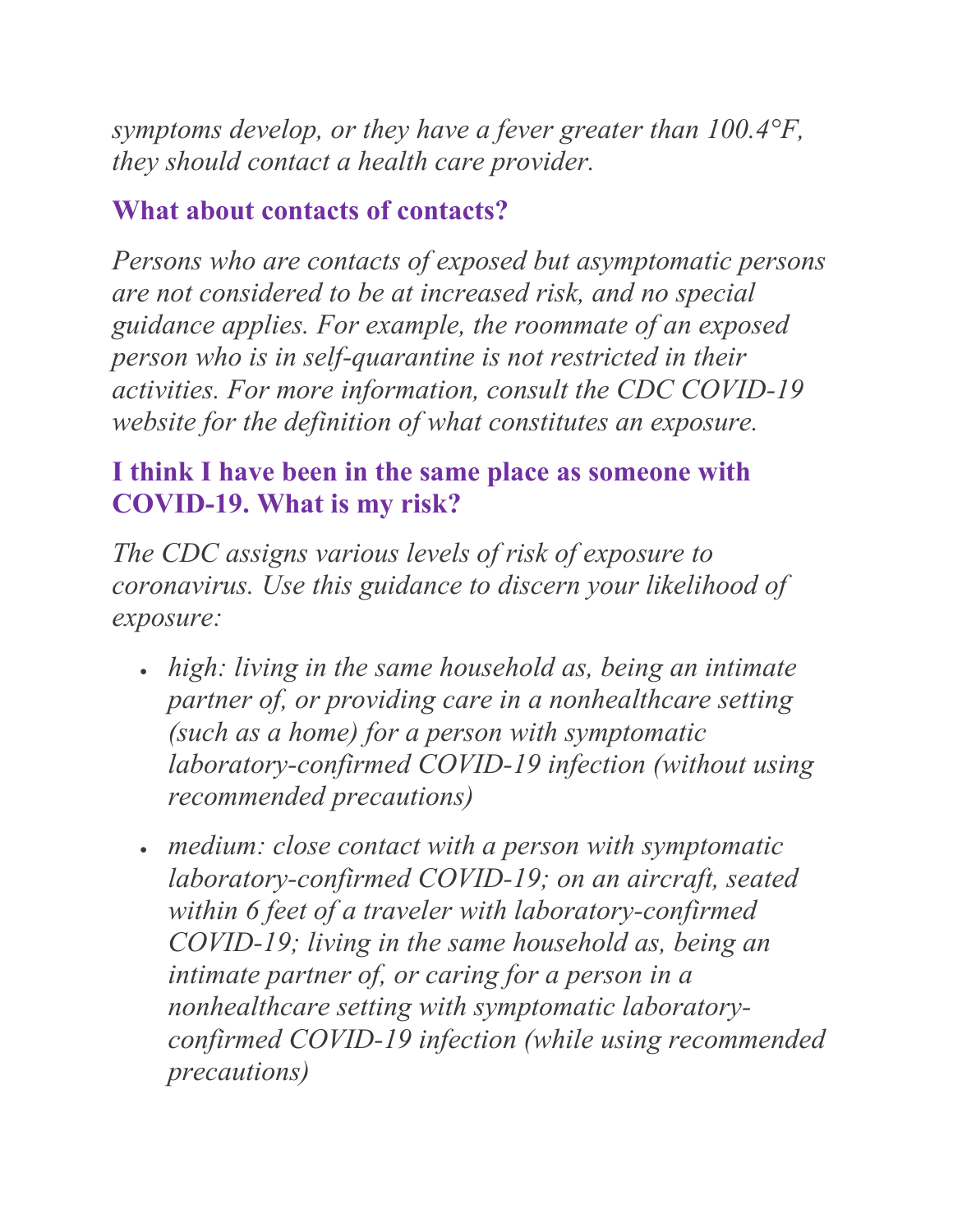• *low: being in the same indoor environment (e.g., a classroom, hospital waiting room) as a symptomatic laboratory-confirmed COVID-19 case for a prolonged period of time but not meeting the definition of close contact*

*[Read details on exposure risk and close contact from the CDC](https://www.cdc.gov/coronavirus/2019-ncov/php/public-health-recommendations.html)  [here.](https://www.cdc.gov/coronavirus/2019-ncov/php/public-health-recommendations.html)*

#### **What should I do if I think I may have symptoms or may need testing?**

*You should first contact your healthcare provider by phone. Your physician can help you determine whether testing is necessary. You can also contact the Caddo Parish Health Unit at 318-676-5222 for information. For information on testing locations, visit the [Louisiana Department of Health website](http://ldh.la.gov/)*.

*Any ill person seeking health care should be advised:*

- *Call your health care provider for advice.*
- *If you have fever and are experiencing difficulty breathing, call 911.*
- *If advised to leave home and seek care avoid using public transportation, ridesharing, or taxis.*
- *Wear a facemask.*
- *Cover your mouth and nose with a tissue when you cough or sneeze and dispose of tissue in an enclosed receptacle.*

### **Who should NOT get tested?**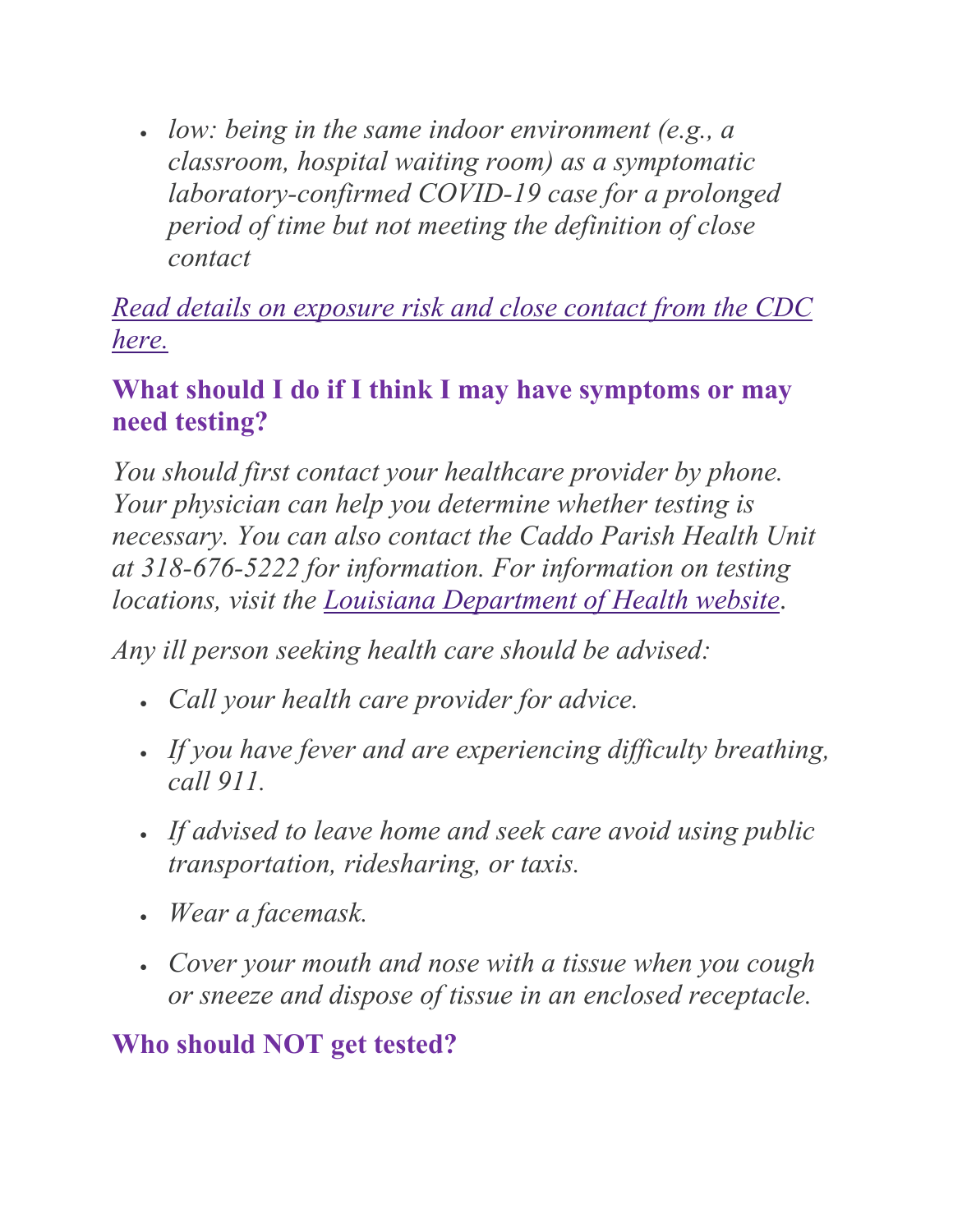*COVID-19 testing is typically not indicated for patients without an exposure risk who have mild respiratory illness or who are asymptomatic. If the prevalence of COVID-19 in communities increases substantially and widespread transmission is understood to be occurring, then testing individuals with mild symptoms will become less informative in ambulatory settings. Testing will continue to play a critical role for hospitalized patients and for symptomatic health care workers, to inform infection control strategies and prevent infections within medically vulnerable groups. Your local health department may provide additional guidance.*

## **How to properly wear mask?**

*Cloth masks should—*

- *fit snugly but comfortably against the side of the face*
- *be secured with ties or ear loops*
- *include multiple layers of fabric*
- *allow for breathing without restriction*
- *be able to be laundered and machine dried without damage or change to shape*

#### **Should cloth masks be washed or otherwise cleaned regularly? How regularly?**

*Yes. They should be routinely washed depending on the frequency of use.*

### **How does one safely sterilize/clean a cloth mask?**